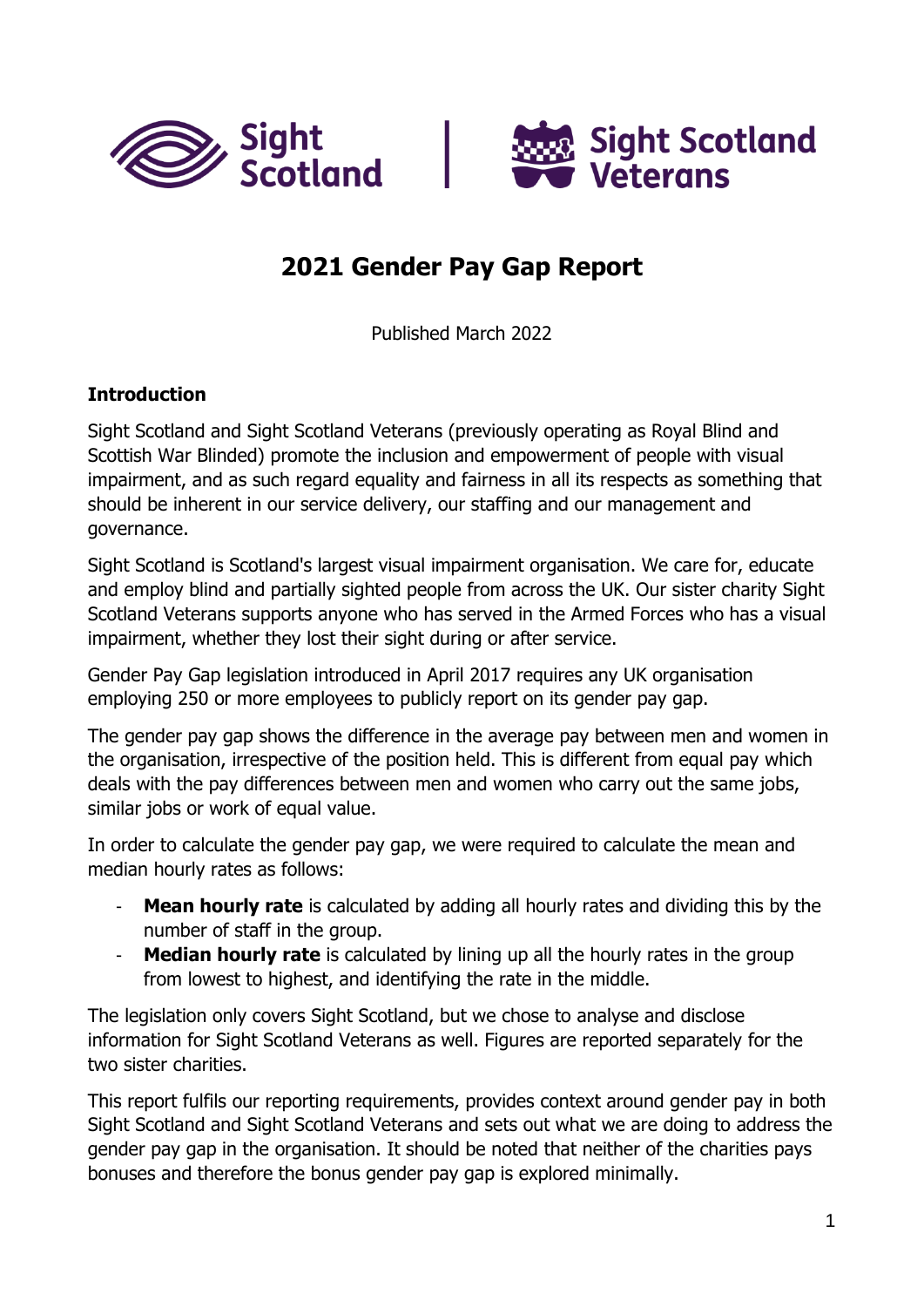## **Sight Scotland Gender Pay Gap:**

We collected our data on the snapshot date 5 April 2021, when our workforce consisted of 288 full pay relevant employees, out of which 213 (74%) were female and 75 (26%) were male.

| Mean and Median gender pay gap     |                                      |
|------------------------------------|--------------------------------------|
| Mean hourly rate for women: £15.11 | Median hourly rate for women: £14.98 |
| Mean hourly rate for men: £16.31   | Median hourly rate for men: £15.16   |
| Mean gender pay gap (2021): 7.4%   | Median gender pay gap (2021): 1.2%   |
| Mean gender pay gap (2020): 7.5%   | Median gender pay gap (2020): - 3.1% |

The mean and median gender pay gap figures have been reached using the mechanisms that are set out in the Equality Act 2010 (Gender Pay Gap Information) Regulations 2017.

Proportion of men and women in each pay quartile:

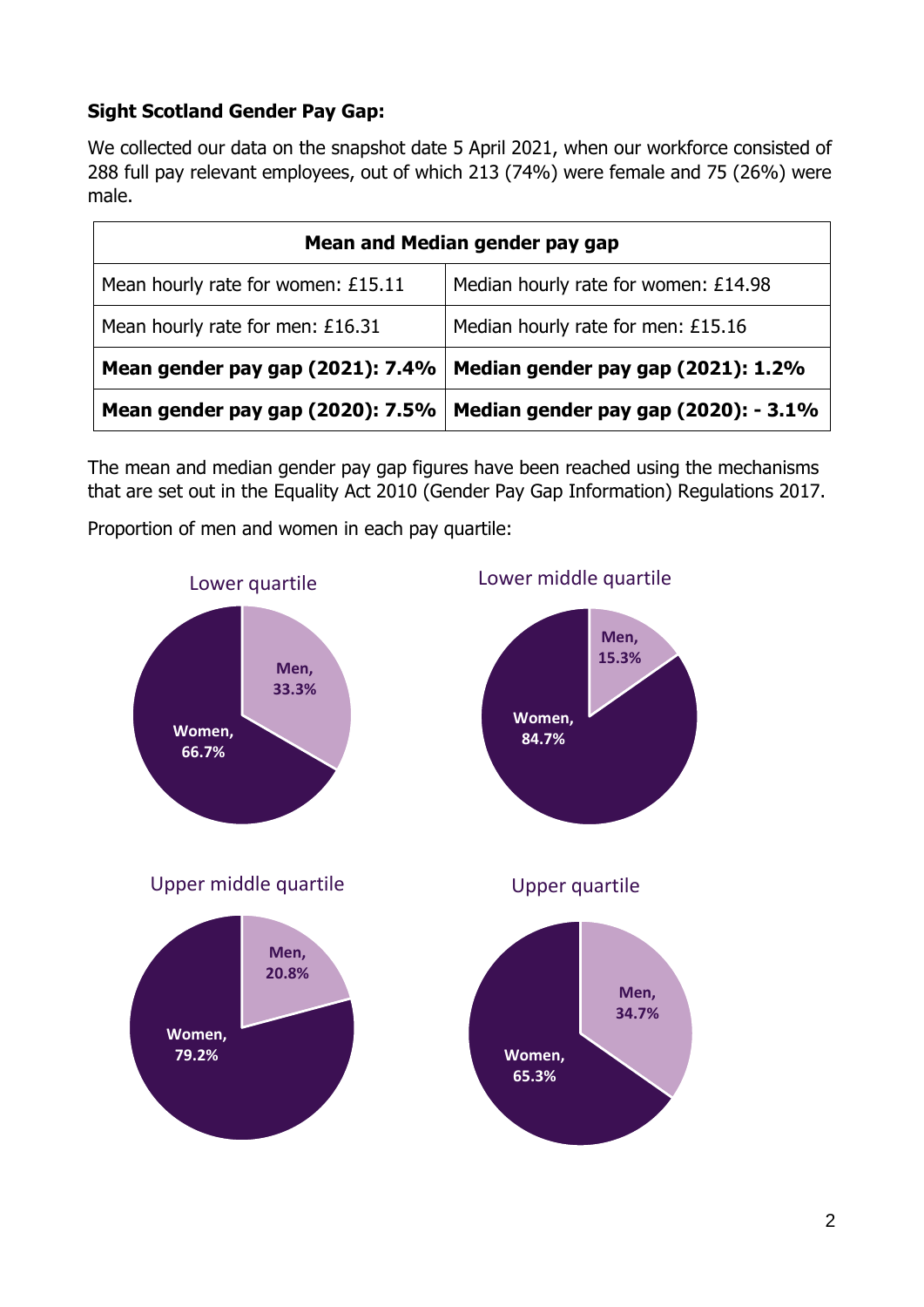Sight Scotland do not pay bonuses, and the gender bonus gap is therefore 0%.

As is common within health and social care and education sectors, our employees are primarily female, and women outnumber men in each pay quartile.

Our total staff numbers reduced significantly compared to the previous year due to the closure of our care homes in early 2021 (from 500 to 288 full pay relevant employees). A higher than previously proportion of total staff were excluded from calculations this year due to furlough (additional 13 employees). 85% of colleagues furloughed at the time were female. Others excluded include primarily employees on maternity leave (6 employees).

The **median gender pay gap** shows that women in Sight Scotland are paid 1.2% less than men. In April 2020, our report showed that women were paid 3.1% more than men. This is influenced by the change in the composition of our workforce within the past year.

The **mean gender pay gap** shows that women in Sight Scotland are paid 7.4% less than men, which is similar to the figure reported in the previous year. The mean gender pay gap continues to be much higher than the median, which is influenced by the fact that our Chief Executive and 54% of our Senior Leadership Team were male at the time. If our Chief Executive was female, our Mean gender pay gap would reduce to 3.0%, and our median gender pay gap would be just under 1%.

The ordinary pay used for gender pay gap calculations excludes salary sacrifice schemes, and as such the level of participation in salary sacrifice schemes is worth noting. We operate salary exchange for the following purposes: pensions, childcare vouchers, cycle to work and holiday purchase scheme. There are gender differences in the uptake and level of deductions through salary sacrifice schemes. Our schemes apart from pensions are taken up primarily by female employees (85% of the scheme members are female).

Taking pensions into account, the average level of contributions per person made through salary exchange is slightly higher for female employees compared to male employees, which has an impact on the level of hourly rate reported. Looking at 10 employees with the highest hourly rate, female employees contribute on average 2% more through salary sacrifice compared to male employees in the group.

We also recognise that with our male employees comprising only 26% of the total workforce, even small fluctuations can have a significant impact on our gender pay gap.

### **Sight Scotland Veterans Gender Pay Gap**

On 5 April 2021 Sight Scotland Veterans workforce consisted of 37 full pay relevant employees, out of which 30 (81%) were female and 7 (19%) were male. It must be noted however that 43 employees were excluded from calculations due to being on furlough (49% of these were female and 51% male), which makes up more than half of all employees. This had a significant impact on our figures reported this year.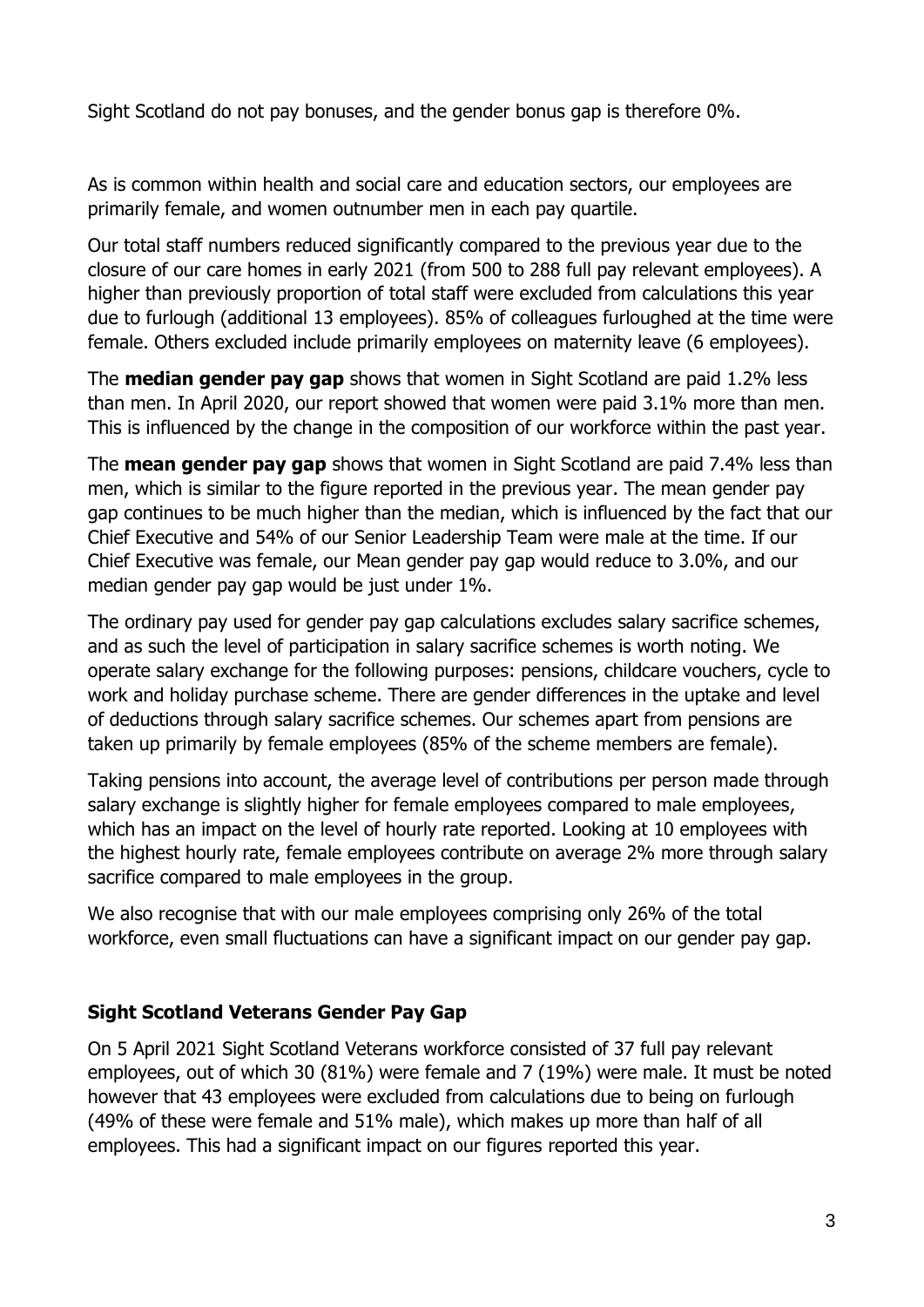| Mean and Median gender pay gap     |                                      |
|------------------------------------|--------------------------------------|
| Mean hourly rate for women: £16.16 | Median hourly rate for women: £15.40 |
| Mean hourly rate for men: £15.39   | Median hourly rate for men: £15.19   |
| Mean gender pay gap (2021): -5.0%  | Median gender pay gap (2021): -1.4%  |
| Mean gender pay gap (2020): -18.5% | Median gender pay gap (2020): -31.7% |

The above figures show that on average in Sight Scotland Veterans women are paid more than men.

Proportion of men and women in each pay quartile:



Sight Scotland Veterans do not pay bonuses, and the gender bonus gap is therefore 0%.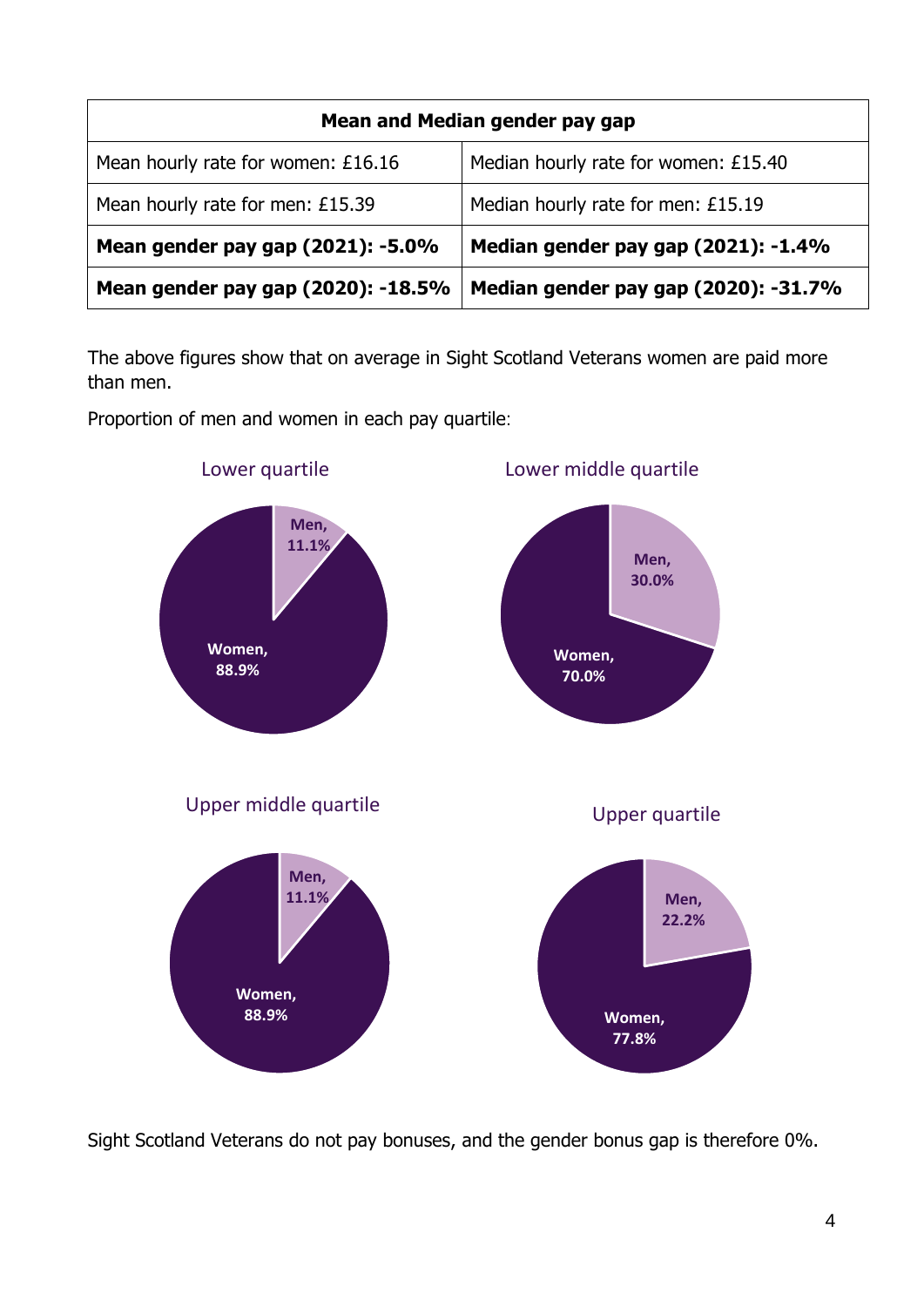Our staff numbers in Sight Scotland Veterans are very low overall, so even small fluctuations can have a significant impact on our gender pay gap.

It is also worth highlighting that Sight Scotland Veterans does not directly employ any head office staff, these functions are provided by Sight Scotland (this includes the Chief Executive for both charities, Finance, IT, HR, Facilities, and Marketing and Communications).

Overall, for both charities our figures compare favourably to the ONS statistics, which show a national gender pay gap for Scotland (2021) at 10.2% (mean) and 11.6% (median). We are confident that our employees are paid fairly and equally for the same or similar roles, and our equal pay statements are included in our Equality Status Reports.

# **Actions**

Sight Scotland and Sight Scotland Veterans support the fair treatment and reward of all staff irrespective of gender. We have pay and conditions of employment that do not discriminate unlawfully and are free from bias by ensuring that equal pay is in place for like work, work rated as equivalent and work of equal value.

# **Pay system**

We operate a fair and transparent payscale system which ensures that the salary and conditions for each job relate to the title and description of that job and not to any characteristic of the person carrying it out. We are accredited Living Wage employers and pay all our staff the real Living Wage as a minimum. We clearly display salary ranges for any position advertised to ensure transparency and fairness. We regularly monitor staff pay to identify any pay differences and take targeted action where necessary. We have a Remuneration Policy which clearly sets out the rules for determining and reviewing staff pay. The policy and any updates are subject to the Board approval.

# **Recruitment**

We will continue to ensure that our recruitment practices are transparent and fair. We deliver recruitment skills training for all managers, which involves unconscious bias training. We use structured interviews and skills-based assessment tasks and aim to have mixed-sex interview panels where possible to ensure fairness and avoid unconscious bias. We continue exploring how we can attract more men into Sight Scotland to create a more even gender balance – we recognise however that this is a broader challenge in the care and education sectors. As an equal opportunities employer we firmly believe in appointing the best candidate for the role, regardless of their gender or other protected characteristic.